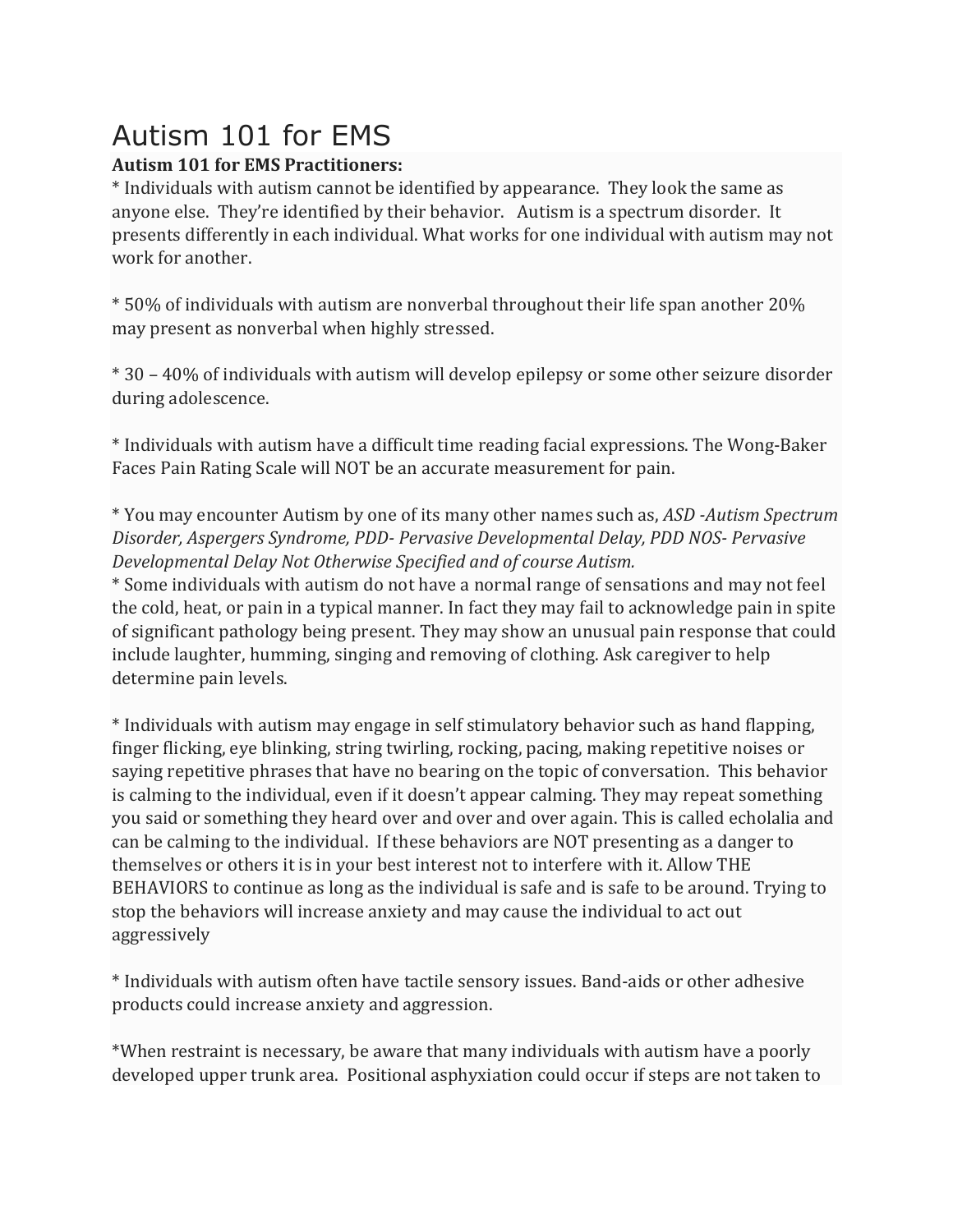prevent it: frequent change of position, not keeping them face down. Individuals with autism may continue to resist restraint.

## **EXAM TIPS**

\*Move slowly, performing exams distal to proximal. Explain what you plan to do in advance and as you do it in short phrases. If you have to move them explain where you are going and what they may see and who might be there. This may avert unnecessary anxiety and/or outbursts or aggressions from the patient. Individuals who appear not to understand may have receptive language that is not entirely evident.

\*Speak simply; give plenty of time for an individual with autism to respond to questions. A 3 – 4 second delay is not uncommon. Repeat your question and wait again. Use a calm voice. Be aware that some autistic persons' use of "yes" and "no" to answer questions may be random and misleading. Try inverting your questions to validate the patient's response.

\*Expect the unexpected. Children with autism may ingest something or get into something without their parents realizing it. Look for less obvious causality and inspect carefully for other injuries.

\*If possible ask a caregiver what the functional level of the individual with autism is, then treat accordingly. Stickers, stuffed animals and such which are used to calm young children may be helpful even in older patients.

\*If a caretaker is present, allowing the caretaker to ask the questions involved in an exam may increase the likelihood of getting information from the person.

\* Allow a caretaker to ride with the patient if possible. This will reduce anxiety and make your job less difficult.

\*Don't presume a nonverbal child or adult who seems not to be listening, can't understand. Speak respectfully about and to the individual.

\*Individuals who present as nonverbal may be able to write or type responses. Provide paper and pen or laptop for the best chance of getting the information that is needed.

\*Attempt to perform exams in a quiet spot if at all possible, depending on the severity of injury and safety of the scene. Demonstrating what the exam will consist of on another person first may help the person with autism have a visual knowledge of what your intentions are.

\*Emphasize the comfort & reassurance repeatedly